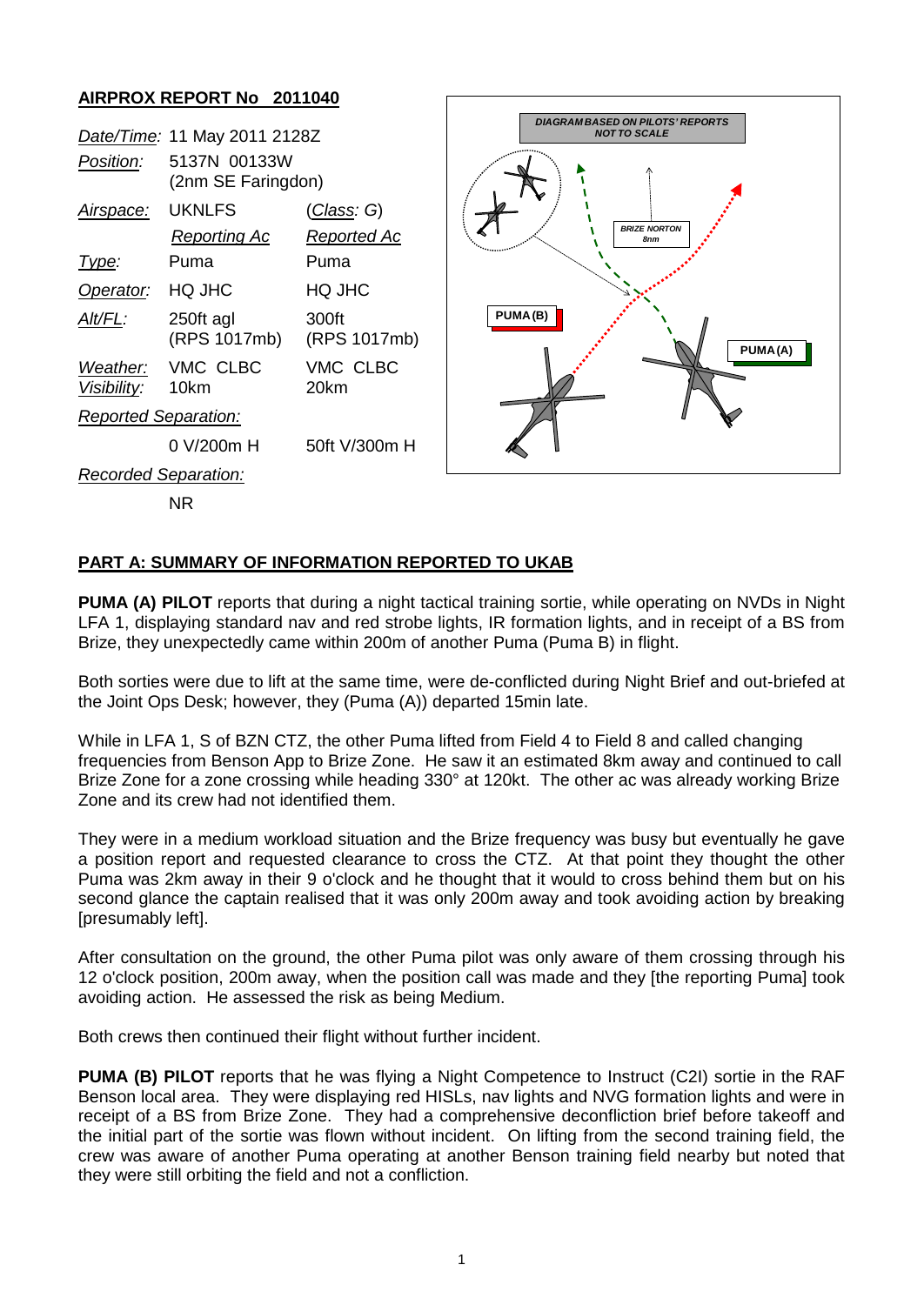They then transited towards a training field close to the edge of Brize Norton CTZ and changed to the Brize Zone frequency iaw local procedures. Bearing in mind the previously noted location of the other Puma and that it still had to carry out an approach and landing at the field, it was assessed that it would be well ahead, although they were not visual with it at that stage. Shortly after initial contact with Brize, while heading 040° at 100kt, in a moderate workload situation, they heard the other Puma call up for a transit from the training field to a Brize VRP to the W of the CTZ earlier than expected, which caused the HP/Captain to look for the ac. Shortly after this, he saw the Puma almost directly ahead of them at a distance that was assessed to be 200-300m.

While continuing without manoeuvring would not have resulted in a collision, the HP elected to carry out a gentle level right-hand turn to increase the separation between the ac. Once both ac were well clear, contact was established on the FM radio to confirm that both crews were aware of what had just occurred and to confirm that it would be discussed further on the ground. He assessed the risk as being low and the sortie was continued without further incident.

The crew commented that both crews had been operating with poor-quality 3rd-generation NVG. The deconfliction plan was robust and both crews were aware of the rough location of the other ac. The issue arose because the crew of the other Puma assessed that the distance between ac was considerably greater than it actually was due to the difficulty of judging distance on NVG. This was compounded because the crew were operating on a different frequency and did not hear the call that the other ac was lifting from the field site, having conducted their approach considerably quicker than had been anticipated. Both crews believed that the incident had been caused by the single U/VHF radio in the Puma HC1; had the crew of Puma (B) been aware that Puma (A) had lifted from the field site earlier than expected, they would have had much better SA.

**HQ 1GP BM SM** reports that at the CPA both Pumas were in receipt of a BS from Brize Zone.

Due to the low alt of the ac, the Airprox was not visible on the radar recording, although both ac did paint intermittently both before and after the incident. That being the case, this report is based on the pilots' reports and the RT transcript.

Both Pumas called Zone within a short period of each other between 2126:45 and 2126:53, with Zone answering Puma (B) first, placing it on a BS. On their initial call, Puma (B) stated that they would be, "*operating to the south of the Zone into a er Benson field eight, just up against the edge of the Zone*" and Puma (A) stated on the initial call at 2127:52 that they were, "*two miles south of Faringdon, visual with the other traffic, request Faringdon Burford crossing at er low level*".

Based upon the pilot's reports, it is reasonable to assume that the Airprox occurred shortly after 2127:52 and that Puma (A) crew was visual with Puma (B). This is supported by the statement in Puma (A) pilot's report that he thought that they sighted Puma (B) at a range of 2km but quickly realised that the separation was far less. From an ATM perspective, Zone was not in a position to affect the outcome of this occurrence.

UKAB Note (1): The very intermittent radar data from the Clee Hill recording broadly supports the diagram above.

**HQ JHC** comments that this incident occurred when all reasonable measures for deconfliction had been taken on the ground prior to launch. A combination of events – the late launch of one ac, the misjudging of distance on NVG and the early completion of a serial, resulted in the two ac unexpectedly coming into close proximity with each other. It is recognised that the preference would be to conduct essential low flying training elsewhere in the UK in areas of lower density airspace, but the current bounds of the NRR make this difficult. This HQ has already articulated the mitigation measures in place in NRR1 in recent Airprox discussed at the UK Airprox Board.

It is clear that the fitting of TCAS, which is being actively pursued by this HQ, would have significantly helped to prevent this incident. The CO of 230 Sqn is, in addition, investigating the use of the VHF-FM radio for deconfliction between Benson based squadrons.